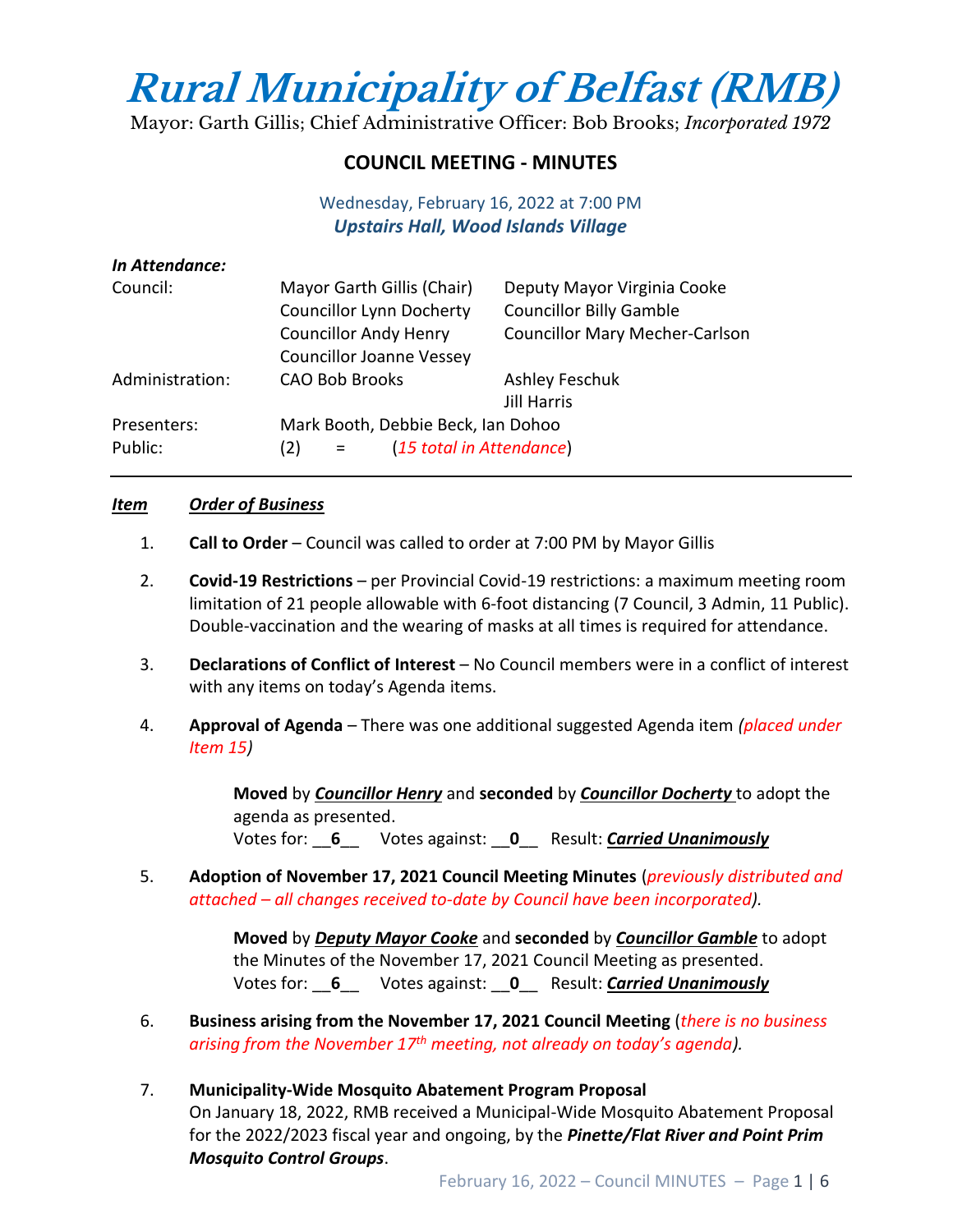RMB Council Members were asked to look at the proposal and prepare any questions or concerns they might have *(attached)*; and the proponent would answer those questions during the next Council meeting; before consideration of the 2022/2023 RMB Budget and Financial Plan.

#### *Responses from Proponents:*

*1.a How are the two areas comparable? (RMB and Municipality of Eastern Kings)*

*Although Eastern Kings is a smaller area and smaller population, it already treats about 200 Breeding Sites, due to its numerous years of its Mosquito Program.*

- *1.b Will \$60,000 per year be enough? We estimate it will be enough to start, but Program should run at least 4-5 years; will gather data during that run and assess.*
- *2.a Does this Program cover the whole area of the RMB Municipality? Yes; the Program intends to target the "hot spots" across the Municipal Area, and will rely heavily on community engagement/involvement, to help identify those areas. Identified areas should also increase as the Program continues to be more established.*
- *3.a In light of the tax increase already required for this fiscal year; is this still the best time to propose such a program? Yes; the Mosquito Programs already in place are not sustainable; however, they have been shown to be effective. That said, this Program will represent a 3.5% increase on your entire tax bill. By doing this Program as a Municipal-wide Program; far more residents will gain benefit.*
- *3.b Are there other funders available that could reduce the costs to the Municipal rate-payers?*

*Yes; while this Program will rely on paid staff, the use of community engagement will help to keep the costs down. Additionally, the Belfast Community Development Corporation intends to Manage the Program and Staff at no additional cost.*

*4.a What is the effect of this Program on Pollinators? There is no risk to Pollinators with this Program, because it targets larvae in the ponds, rather than the flying insects. Additionally, by proceeding with this Program, you decrease the need of others using the spray method, which does hurt the Pollinators.*

Following the discussion and question and answer session; the two additional audience members were asked if they wanted to express their opinions:

- One member was *for* the Program citing business and tourism concerns; and
- One member was *against* the Program citing increased taxation concerns, especially on seniors.
- Council Members were also provided with four additional opinions citing various reasons; all stating that they were *for* the Program.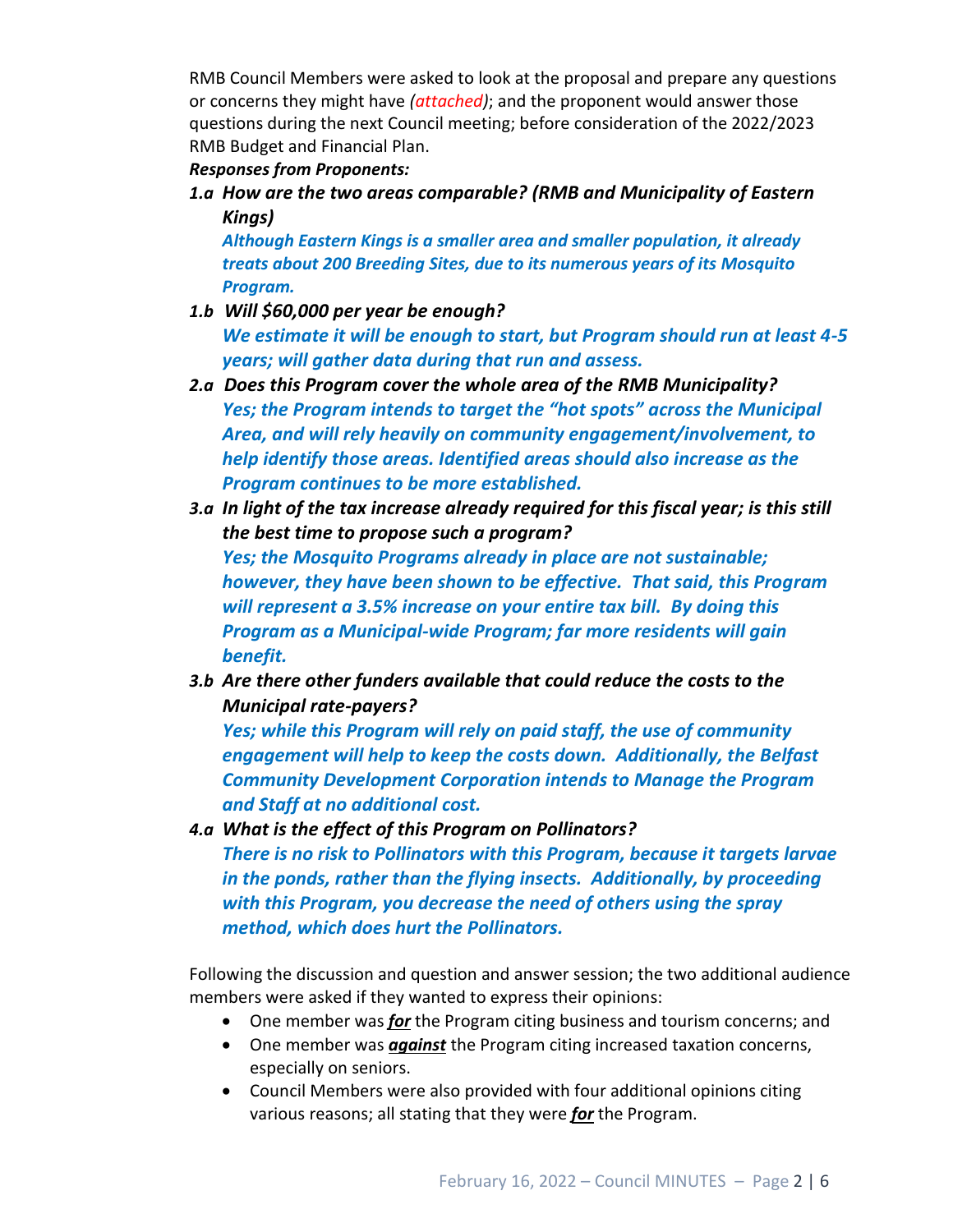Council Members were then asked if they wished to proceed with this Municipal-Wide Mosquito Abatement Program Proposal for this fiscal year (2022/2023)? All of Council, including the Mayor were asked to participate.

Votes to proceed: \_\_**4**\_\_ Votes against: \_\_**2**\_\_ Abstention: \_\_**1**\_\_ Result: *to proceed with the vote*

**Moved** by *Councillor Carlson* and **seconded** by *Councillor Docherty* to proceed with this Municipal-Wide Mosquito Abatement Program for this fiscal year (2022/2023), and include the allocation of \$60,000 into the 2022/2023 RMB Budget and Financial Plan for the Program and ongoing. Votes to proceed: \_\_**4**\_\_ Votes against: \_\_**2**\_\_ Abstention: \_\_**1**\_\_ Result: *Motion Carried*

#### 8. **CAO Report**

#### a. **Financial/Variance Report**:

- i. Provincial Credit Union Account Balances at January 31, 2022 Statement:
	- a. Share 001 \$5.30
	- b. Chequing  $010$  \$63,920.74 c. Savings 020 (Reserve)  $\frac{1}{2}$  636.42
	- d. Savings Reserve GIC/Int. (*project to be determined*) \$45,117.00
	- e. Gas Tax Acct 00011 \$47,235.63

f. Gas Tax GIC/Int. (*for previously-approved GT projects*) \$50,383.79 (*\$47,903 of previously approved GT allocations are being withheld by the Province until the remaining allocation of Gas Tax funding of \$55,956 for an approved project is determined*) It was agreed that the CAO would set up a Gas Tax Committee meeting around the end of March, to discuss recommendations for moving forward.

Expenditures are on track for this fiscal year to-date; however, Revenues from Assessments are down slightly (-\$3,984) less than expected.

- b. **2021 Lights at Wood Islands Village** (*RMB/WIADC Christmas Tree-lighting event*): By all accounts, this first-ever event was very successful and had numerous participants, activities, businesses and volunteers involved. RMB and WIADC staff, as well as some volunteers have already started to disassemble the decorations. A call for assistance for the remaining take-down will happen once the weather conditions are more favourable - congratulations everyone.
- c. **RMB's Website:** Updating and improvements have already started and will continue ongoing.
- d. Logo Contest Pizza Party: The Pizza-party happened with great result on Feb. 7<sup>th</sup>. Ashley was able to get some great pictures, which will end up on our Website and Facebook sites. Again; congratulations to Ben Docherty and all those who participated.
- e. **Logo Development:** The CAO met with TechnoMedia in early February with the results from the Logo Contest call, as well as follow-up comments from the contest. TechnoMedia expects to have examples for Council to look at as early as March.
- f. **RMB Staff Training**: I am pleased to note that we have found some relevant online training courses for our administrative person Ashley; specifically for Excel and Bookkeeping. I'm also happy to say that these courses are provided through the Province @EFORCEPEI.ca and is provided free of charge. Ashley has already started her first course.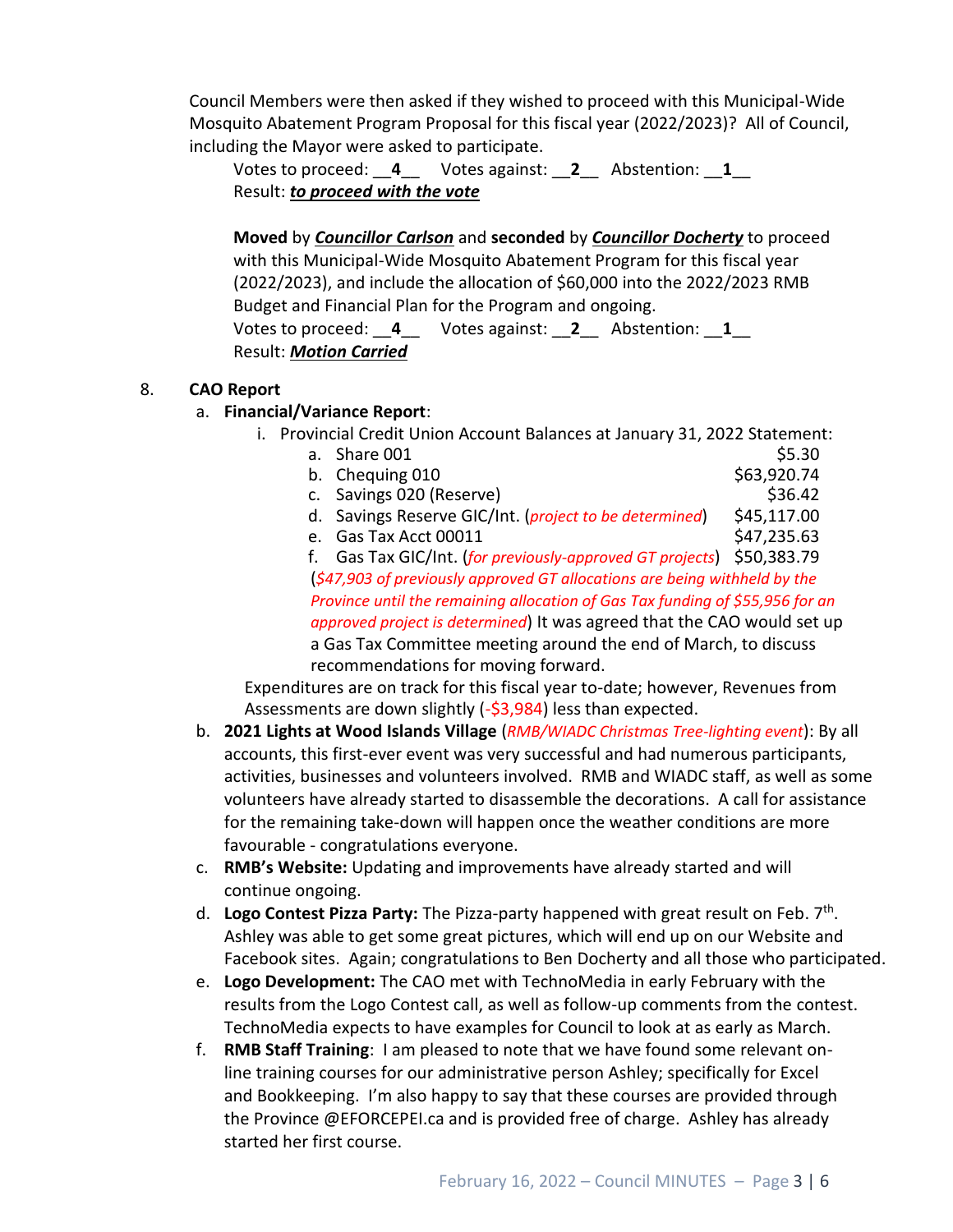- g. **RMB's Facebook Site:** Of late, Ashley has focused on introducing the Facebook audience in Belfast to the Community Grants Program, the MEMP plan, the Pizzaparty, and other items as they arise. The participation in this social-media site continues to grow, and to broaden RMB's reach. Ashley reported that it's not uncommon to get 500-1,000 views on various posts.
- h. **RMB's MEMP Update** (*the January update was attached*) Jill noted that there had been a considerable amount of work done on the MEMP Plan, but that it was now time to flesh out even more resource contacts, work on cooperation agreements, and sign up for the various training components of the MEMP Program. Jill will also send a link out to everyone, to enable them to start some of the on-line course components. A Table-top exercise could be planned for the summer of this year.
- 9. **2022/2023 RMB Community Grants Program**  The 2022/2023 RMB Community Grants Application/Announcements are now on the RMB Website and Facebook Page. All those organizations involved in last year's program were also emailed this year's application directly. The Firehall has notified RMB that it will be requesting \$95,000 this fiscal year for Council consideration for the Fire Services Category; and per Council's wishes, for the public category, there will be a cap of \$64,000 in Community Grants available. Deadline for applications this year is Sunday, March 6, 2022; the Grants Committee is scheduled to meet on March 9th for its deliberations/recommendation to Council; and Council will make its final decision at the Council Meeting on March 16<sup>th</sup>.
- 10. **Official Plan Progress** In January, FOTENN provided a lengthy background report to Council members and asked if there were any comments or concerns, that Council wanted to raise at this time, as they moved forward in the process. Upon review, the CAO found the report to be quite detailed and comprehensive for a first draft, and was looking forward to when FOTENN would be dialoging directly with Council and the Public. That process will take place in the Spring (after the Budget Process is complete). Council agreed that the background documentation was a lot more detailed than expected, and also look forward to the public consultations.

*Comment or Concerns to-date?* Council only had a couple items that FOTENN should look at while moving forward with the plan: There was a concern with some of the *Deforestation* that was happening, and that related to the second concern about the disappearing practice of *Hedge Rows* between the farm fields. Council can speak more on those during the Council consultations.

- 11. **Health Matter**  Some progress to report in regards to consulting with Health PEI regarding a possible Health Clinic for our area, or some other possible solutions that would improve access to medical care in our municipality**:** A meeting has been set for Wednesday, March 2<sup>nd</sup> at 2:00 PM with the Deputy Minister MacDougall, Mayor Gillis, Councillor Carlson and myself – CAO Bob Brooks. An update will be provided.
- 12. **Notice of 2022/2023 RMB Budget and Financial Plan**  Notice was given in January 2022, that RMB would be holding public meetings on February 16, 2022 and March 16, 2022 to discuss and ratify the 2022/2023 RMB Budget, Financial Plan and Capital. Public input was welcomed and the public was also encouraged to submit any comments by email (*none received to-date*).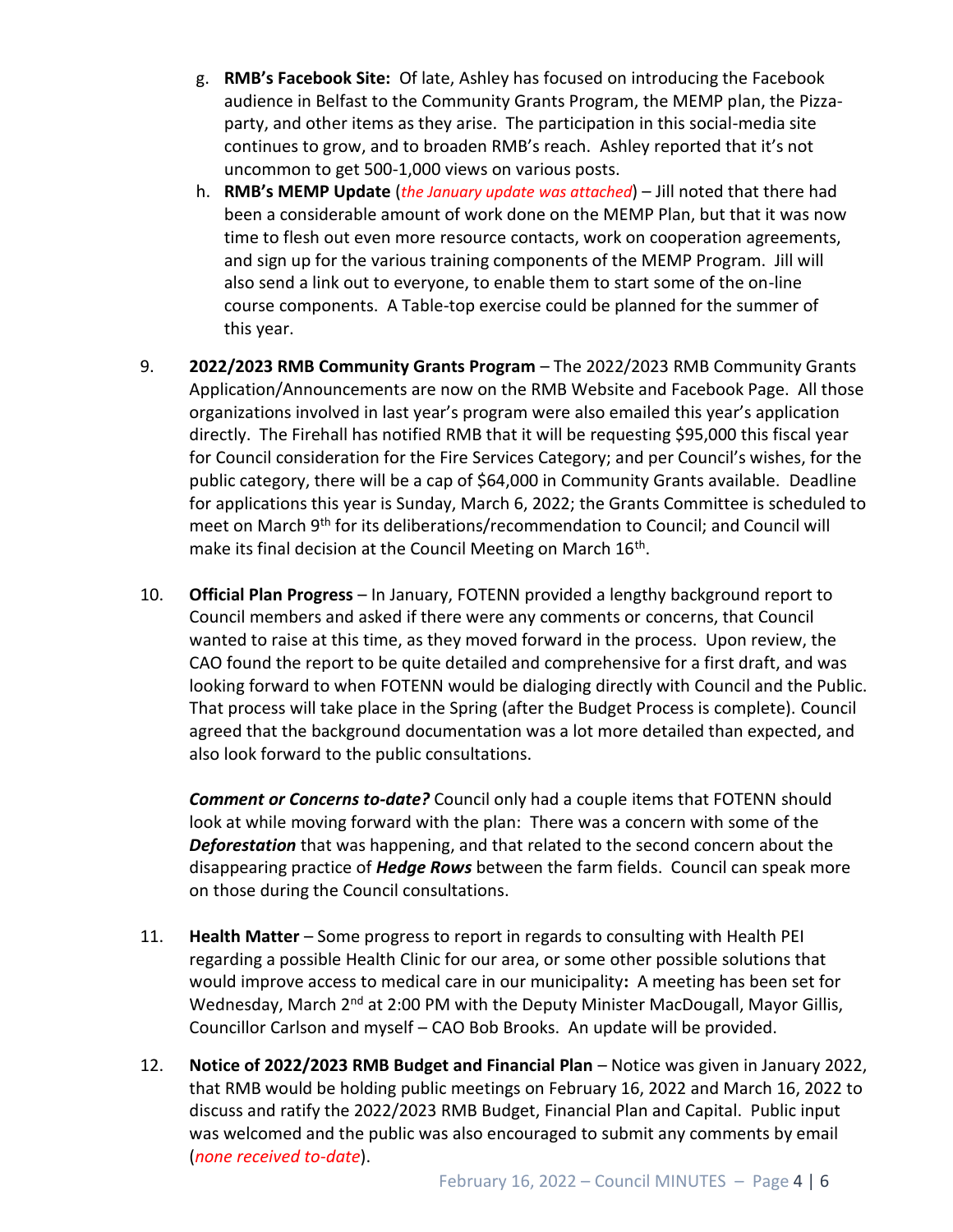- 13. **Public Input/Presentations regarding the 2022/2023 RMB Budget and Financial Plan**  (*five minutes is allotted for each speaker*) – No requests for presentations were received.
- 14. **2022/2023 Rural Municipality of Belfast Budget/Financial Plan** (*attached*) **Presented for Discussion and 1st Reading** – The DRAFT Budget document was sent to Council Members on February  $9<sup>th</sup>$  and provided to the public on February 11<sup>th</sup>. The CAO presented the DRAFT in a line-by-line manner and provided clarifications throughout the process. The CAO talked about the new Assessment figures provided by the Province that would add approximately \$19,900 to revenue projections. With that increase in assessment revenues, the CAO recommended a \$.02/100 increase instead of \$.03/100. The CAO also noted that the Draft Budget would now have to be amended to also include the Mosquito Program inclusion and wanted to include the Swearing-in of the New Council under the Pivotal Dates section. Following the presentation and discussion, Council moved to First Reading. Second Reading is scheduled for March 16, 2022.

**Moved** by *Councillor Henry* and **seconded** by *Deputy Mayor Cooke* to adopt the 2022/2023 Rural Municipality of Belfast Budget/Financial Plan as presented for First Reading.

#### **…with Amendment:**

**Moved** by *Councillor Vessey* and **seconded** by *Councillor Docherty* to amend the 2022/2023 Rural Municipality of Belfast Budget/Financial Plan to include:

- The updated Assessment figures,
- The reduction of the Municipality increase from \$.03/100 to \$.02/100
- The inclusion of the Mosquito Program expense of \$60,000 and associated tax increase of \$04/100,
- The resulting required total tax increase calculations of \$.06/100, and
- The inclusion in the Pivotal Dates with the Swearing in of the New Council.

Votes for: \_\_**6**\_\_ Votes against: \_\_**0**\_\_ Result: *Motion Carried Unanimously, as Amended.*

#### 15. **New Business for the Agenda** *(as per Item 4 above)*

• **Wood Island Revitalization Plan** – Jill Harris, with her Wood Island Area Development Corporation (WIADC) hat on; introduced Council to WIADC's latest project. The Plan is intended to enhance local quality of life, bring enhanced destination stature to the Wood Islands area, including: the Lighthouse, Provincial Park, Sustainable Shorelines, Harbour/Port, a connection to the Confederation Trail, and a replacement for the previous Fishing Village. Council members were also invited to a Planning Meeting, that will take place on February 24, 2022 at 7:00 PM. Council agreed.